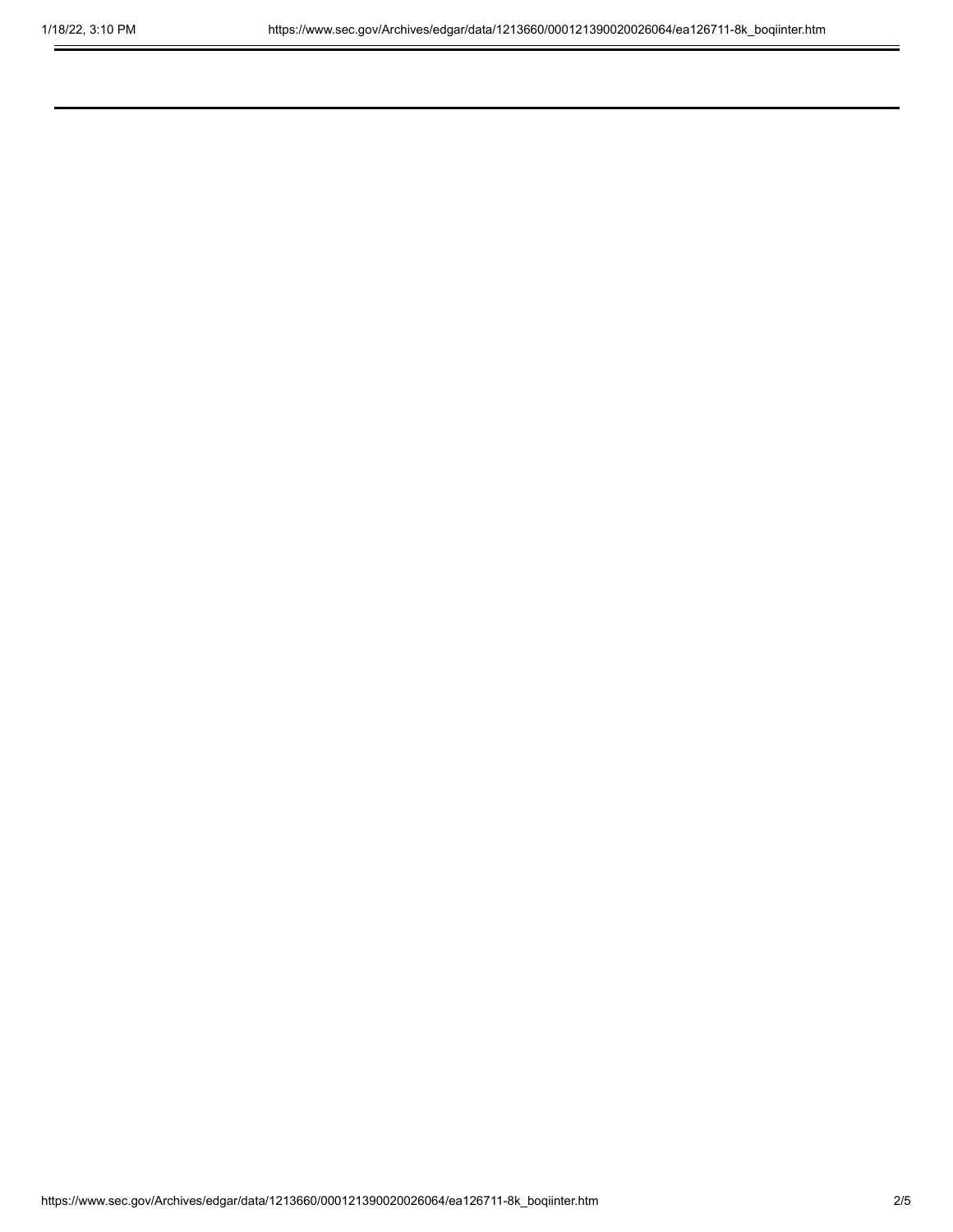## **Item 4.01 Changes in Registrant's Certifying Accountant.**

#### *Previous independent registered public accounting firm*

On September 7, 2020, our board of directors resolved to release HHC ("HHC") as our independent accountants. We informed HHC of this determination on September 8, 2020, which was effective September 9, 2020.

HHC was engaged by us on April 16, 2019 and has rendered reports on our financial statements for the year ended December 31, 2019. For the year ended December 31, 2019 and through the date of this form 8-K, HHC has neither provided any adverse opinion or qualifications on our financial statements nor had a disagreement with the Company since their engagement on any matter of accounting principles or practices, financial statement disclosure, or auditing scope or procedure, which disagreements that, if not resolved to HHC's satisfaction, would have caused HHC to make reference to the subject matter of the disagreement in connection with the audit of the Company's financial statements.

None of the reportable events described under Item  $304(a)(1)(v)(A)$ -(D) of Regulation S-K occurred within period of the engagement of HHC up to the date of dismissal.

We have provided HHC with a copy of this report prior to its filing with the Securities and Exchange Commission (the "SEC"). HHC has provided a letter to us, dated September 8, 20120 and addressed to the SEC, which is attached hereto as Exhibit 16.1 and is hereby incorporated herein by reference.

#### *New independent registered public accounting firm*

We have engaged Audit Alliance LLP ("AA") as our independent registered public accounting firm, effective September 10, 2020, for our fiscal year ended December 31, 2020. The decision to engage AA as our independent registered public accounting firm was approved by our audit committee and board of directors.

During the two most recent fiscal years and through the date of this report, we have not consulted with AA regarding any of the following:

- 1. the application of accounting principles to any specified transaction, either completed or proposed, or the type of audit opinion that might be rendered on our financial statements;
- 2. the type of audit opinion that might be rendered on the Company's financial statements by AA, in either case where written or oral advice provided by AA would be an important factor considered by the Company in reaching a decision as to any accounting, auditing or financial reporting issues; or
- 3. any matter that was either the subject of a disagreement (as defined in paragraph  $(a)(1)(iv)$  of Item 304 of Regulation S-K and the related instructions thereto) or a reportable event (as described in paragraph  $(a)(1)(v)$  of Item 304 of Regulation S-K).

## Item 5.02 Departure of Directors or Certain Officers; Election of Directors; Appointment of Certain Officers; Compensatory **Arrangements of Certain Officers.**

Our board of directors announces that it had dismissed Ms. Tingting Zhang as the Company's Chief Financial Officer, effective September 9, 2020 and promoted Mr. Jun Jia, currently the Company's assistant Chief Financial Officer, to be the Company's new Chief Financial Officer, effective September 10, 2020. Mr. Jun Jia has served as the Company's assistant Chief Financial Officer since October 2018. His compensation arrangement will remain unchanged after being promoted as the Company's Chief Financial Officer.

**Mr. Jun Jia** (32) has been in the financial management business for 15 years. From October 2018 to present, Mr. Jia was the assistant Chief Financial Officer of the Company, supporting the Chief Financial Officer in managing the financial and audit activities of the Company. From August 2015 to October 2018, Mr. Jia was the Director of Meihuo Pharmaceutical Co., Ltd. (Shanghai Stock Exchange company, stock code 600297), responsible for the company's audit work. From September 2010 to August 2015, Mr. Jia was the Deputy Director of Finance of Paisi Co., Ltd. (Shanghai Stock Exchange company, stock code 603318), in charge of the company's financial affairs. From September 2005 to August 2010, Mr. Jia worked at Yi Fang Group as the Deputy Chief Financial officer, responsible for the company's financial analysis and management. From 2003 through 2005, while at school, Mr. Jia conducted a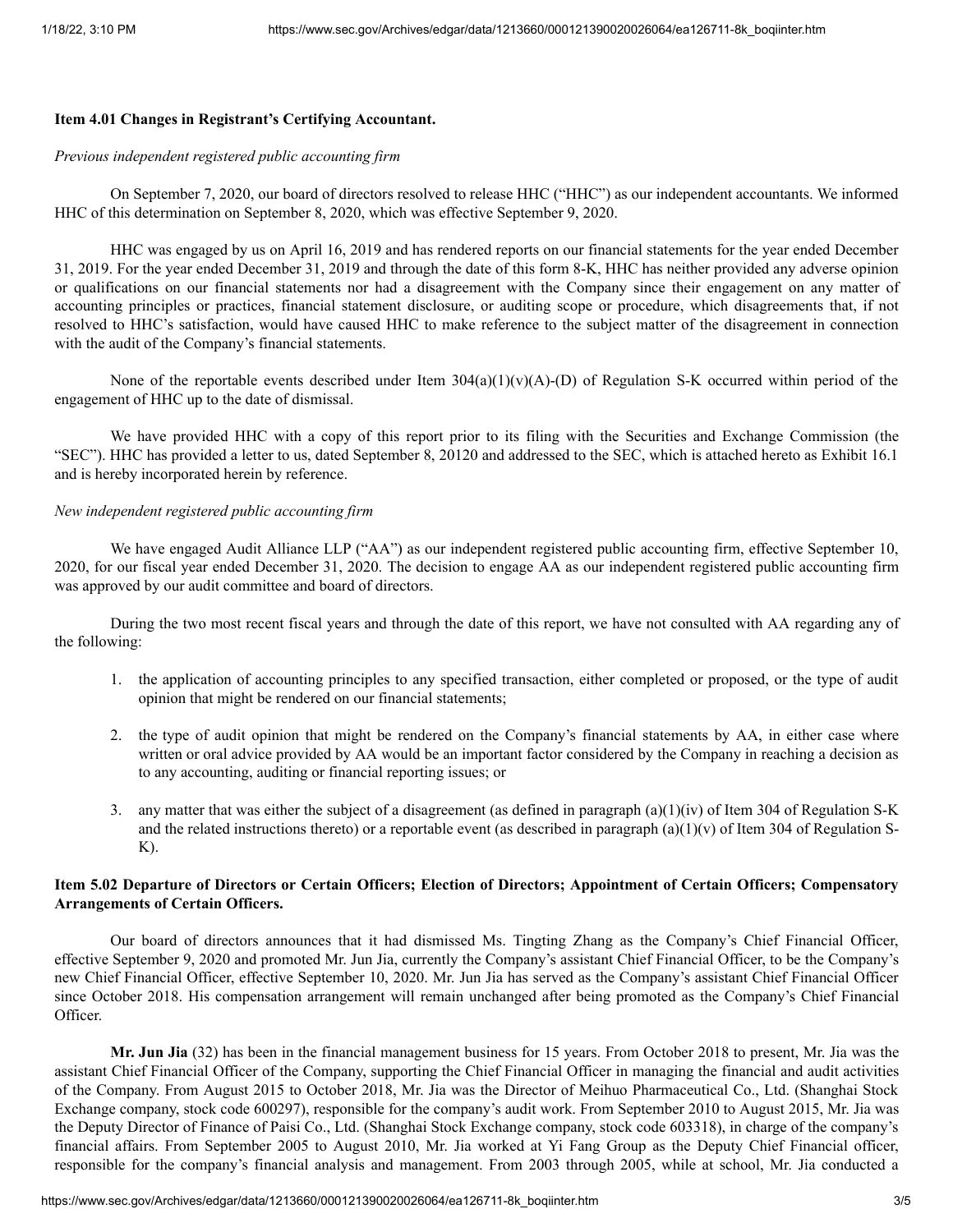financial data analysis project at the London Metal Exchange. Mr. Jia holds a masters' degree in finance from the British Loughborough University and an MBA degree from the Leicester University in London.

#### **Item 9.01. Financial Statements and Exhibits**

| <b>Exhibit</b> | <b>Description</b>                                  |
|----------------|-----------------------------------------------------|
| 16.1           | Letter from HHC on Change in Certifying Accountant. |